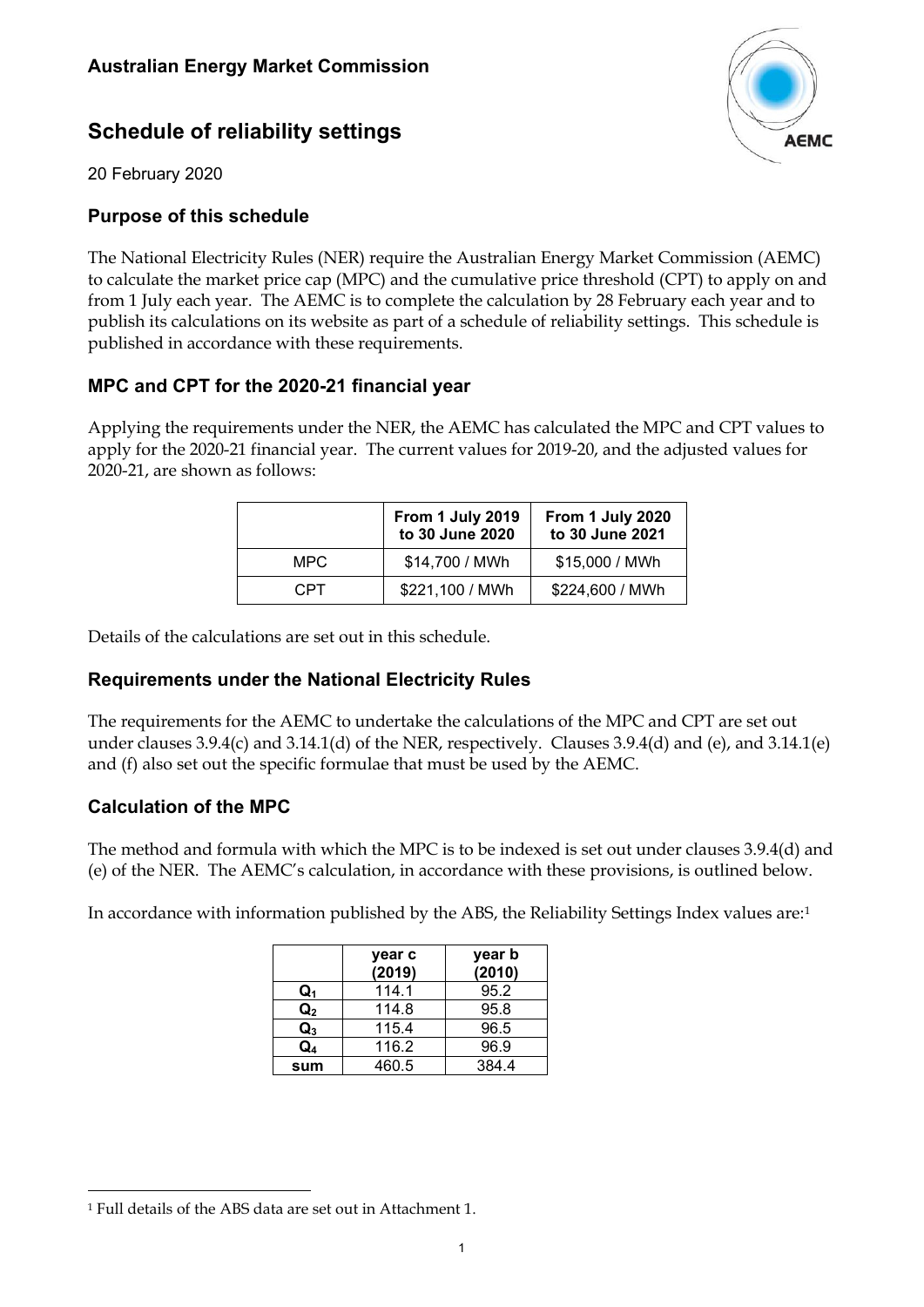The following formula is used to calculate the MPC:

$$
MPC^{x} = BV^{MPC} \times \frac{(Q_1^c + Q_2^c + Q_3^c + Q_4^c)}{(Q_1^b + Q_2^b + Q_3^b + Q_4^b)}
$$

Where:

*MPC* is the market price cap in dollars per MWh

*x* is the financial year for which the MPC is being calculated, which in this case is the 2020-21 financial year

*BVMPC* is \$12,500/MWh

*Q1* to *Q4* are the values of the Reliability Settings Index[2](#page-1-0) for each of the four quarters of years *c* and *b* (as the case may be) as at five months before the start of year *x*

*c* is the calendar year commencing 18 months before the start of year x, which in this case is calendar year 2019

*b* is the calendar year 2010

Clause 3.9.4(e)(1) of the NER also requires the calculated MPC value to be rounded to the nearest \$100/MWh.

Applying these values and requirements, the MPC for 2020-21 is:[3](#page-1-1)

MPC<sup>2020–21</sup> = \$12,500/MWh  $\times \frac{460.5}{384.4}$ 384.4

 $= $14,974.64/MWh$  (rounded to two decimal points)

 $= $15,000/MWh$  (rounded to the nearest \$100/MWh)

### **Calculation of the CPT**

The method and formula with which the CPT is to be indexed is set out under clauses 3.14.1(e) and (f) of the NER. AEMC's calculation in accordance with these provisions is outlined below.

<span id="page-1-0"></span><sup>2</sup> In accordance with clause 3.9.4(d) of the NER, the Reliability Settings Index is the All groups, Australia Consumer Price Index (CPI) found at Index Numbers, All groups, Australia, in Tables 1 and 2 of the CPI, Australia, published by the Australian Bureau of Statistics (ABS) for the relevant quarter, except where that index ceases to be published or is substantially changed, in which case the Reliability Settings Index will be such other index as is determined by the AEMC as suitable.

<span id="page-1-1"></span> $3$  Clause 3.9.4(e)(2) of the NER requires that if the MPC calculated under this clause for year x is less than the MPC for the preceding year (year  $x - 1$ ), then the MPC for year x will be the value of the MPC for year  $x - 1$ . In this case, as the calculated value of \$15,000/MWh is greater than MPC2019-20 (i.e. \$14,700/MWh), MPC2020-21 is \$15,000/MWh.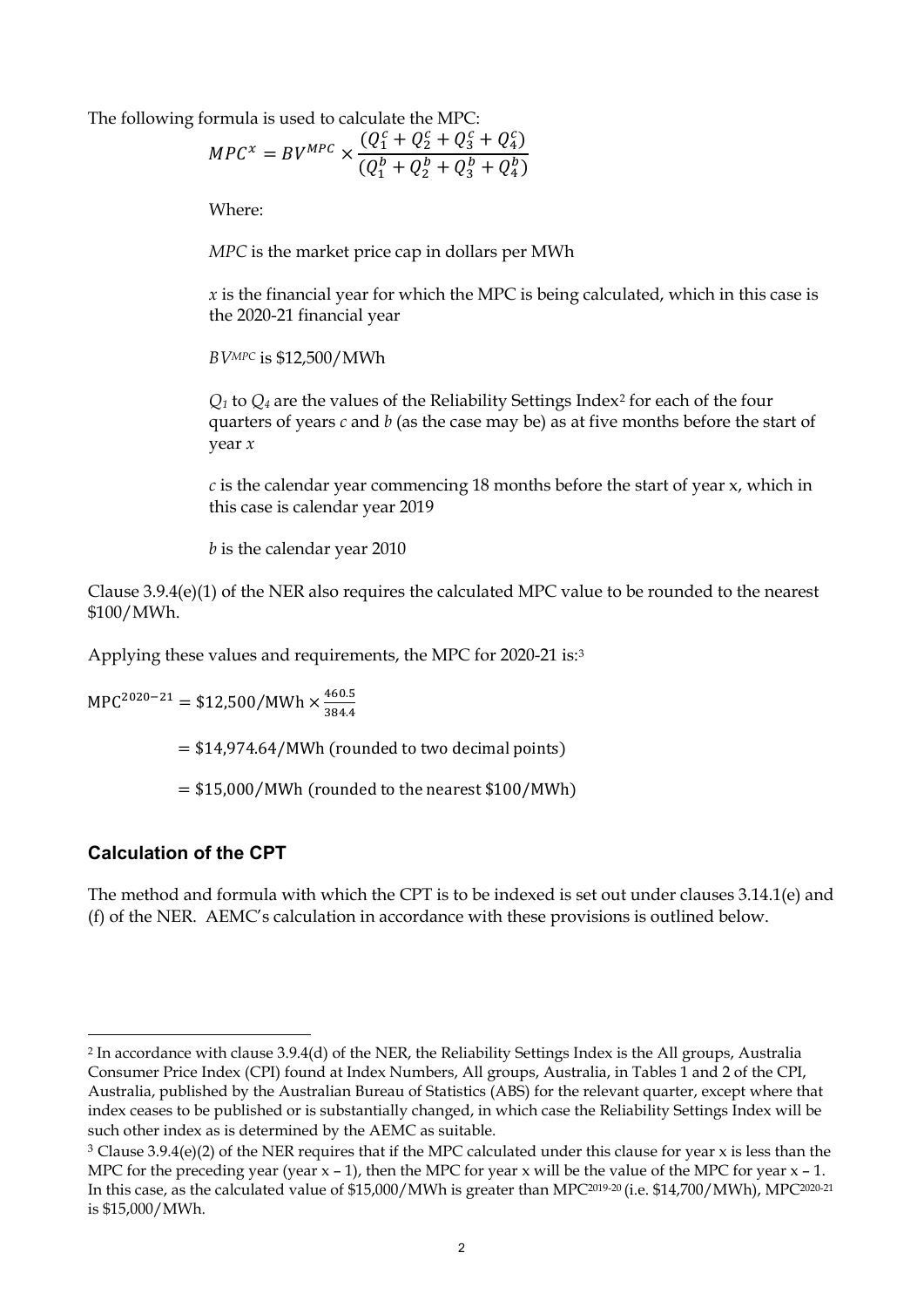In accordance with information published by the ABS, the Reliability Settings Index values are:[4](#page-2-0)

|                | year c<br>(2019) | year b<br>(2010) |
|----------------|------------------|------------------|
| Q.             | 114.1            | 95.2             |
| $\mathsf{Q}_2$ | 114.8            | 95.8             |
| $\mathsf{Q}_3$ | 115.4            | 96.5             |
| Q4             | 116.2            | 96.9             |
| sum            | 460.5            | 384.4            |

The following formula is used to calculate the CPT:

$$
CPT^{x} = BV^{CPT} \times \frac{(Q_1^c + Q_2^c + Q_3^c + Q_4^c)}{(Q_1^b + Q_2^b + Q_3^b + Q_4^b)}
$$

Where:

*CPT* is the cumulative price threshold in dollars

*x* is the financial year for which the CPT is being calculated, which in this case is the 2020-21 financial year

*BVCPT* is \$187,500

 $Q_1$  to  $Q_4$  are the values of the Reliability Settings Index<sup>[5](#page-2-1)</sup> for each of the four quarters of years *c* and *b* (as the case may be) as at five months before the start of year *x*, which are the same as those for the MPC calculation above

*c* is the calendar year commencing 18 months before the start of year x, which in this case is calendar year 2019

*b* is the calendar year 2010

Clause 3.14.1(f)(1) of the NER also requires the calculated CPT value to be rounded to the nearest \$100.

Applying these values and requirements, the CPT for 2020-21 is:[6](#page-2-2)

 $T^{2020-21}$  = \$187,500  $\times \frac{460.5}{384.4}$ 384.4

 $=$  \$224,619.54 (rounded to two decimal points)

 $=$  \$224,600 (rounded to the nearest \$100)

<span id="page-2-0"></span><sup>4</sup> Full details of the ABS data are set out in Attachment 1.

<span id="page-2-2"></span><span id="page-2-1"></span><sup>5</sup> In accordance with clause 3.14.1(e) of the NER, the Reliability Settings Index is the All groups, Australia CPI found at Index Numbers, All groups, Australia, in Tables 1 and 2 of the CPI, Australia, published by the ABS for the relevant quarter, except where that index ceases to be published or is substantially changed, in which case the Reliability Settings Index will be such other index as is determined by the AEMC as suitable.  $6$  Clause 3.14.1(f)(2) of the NER requires that if the CPT calculated under this clause for year x is less than the CPT for the preceding year (year  $x - 1$ ), then the CPT for year x will be the value of the CPT for year  $x - 1$ . In this case, as the calculated value of \$224,600 is greater than CPT2019-20 (i.e. \$221,100), CPT2020-21 is \$224,600.